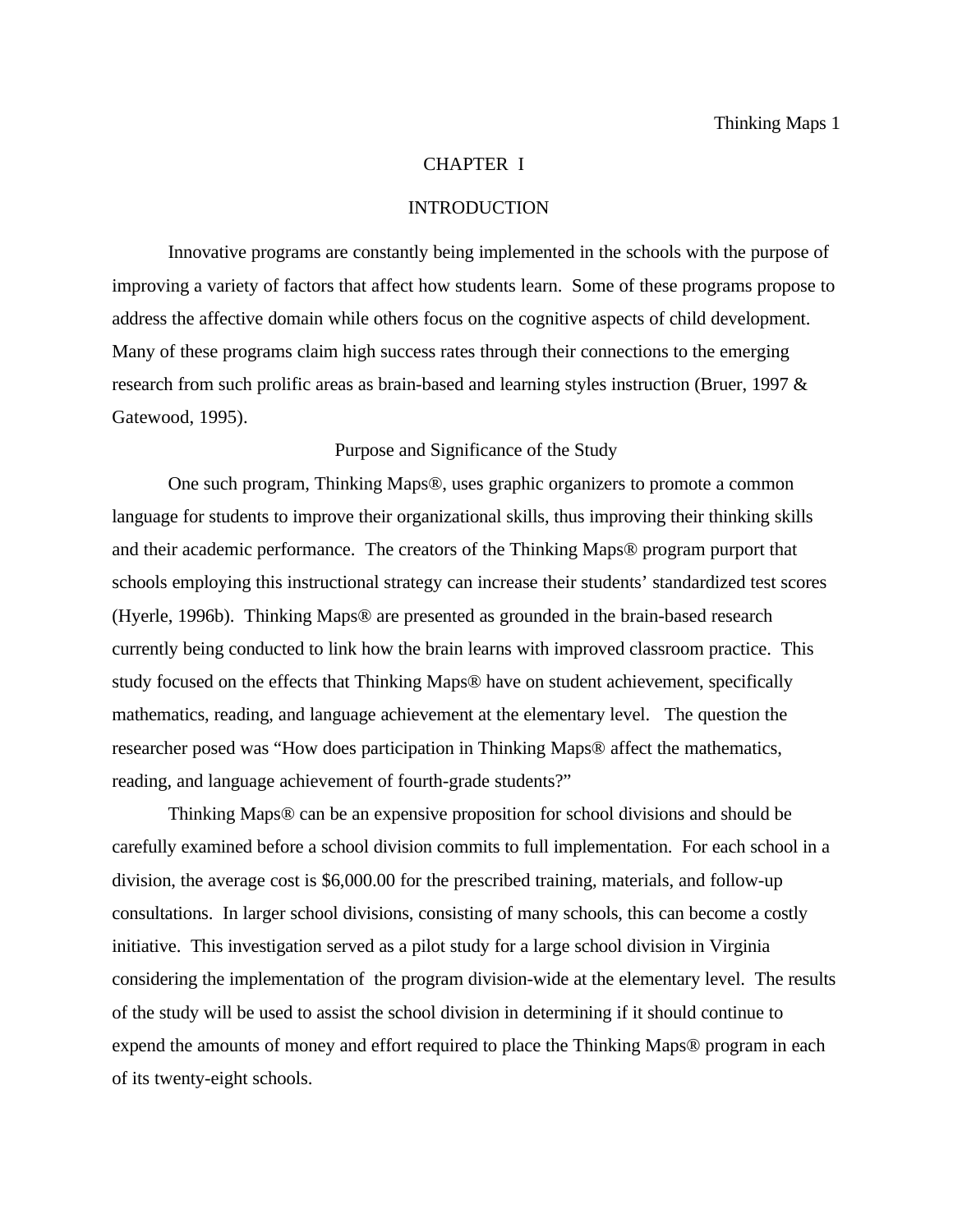A research-based investigation of Thinking Maps® will add to the knowledge base pertaining to how graphic organizers can assist in improving student achievement. Graphic organizer research has been reviewed in the literature since the forerunner of the graphic organizer, the advance organizer was developed in the late 1960s (Ausubel, 1967). Studies on the effectiveness of graphic organizers in increasing student learning at the elementary level have shown mixed results, with some studies finding no advantage in using this instructional strategy ( Griffin, Malone & Kameenui, 1995; Simmons, Griffin & Kameenui, 1988). Other studies have concluded that graphic organizers can have a positive effect on student learning (Hawk, 1986; Moore & Readence, 1984). Recent studies have indicated that graphic organizers are an effective means to impact positively on student achievement (Dunston, 1992; Herbst, 1995; Monroe & Pendergrass, 1997; Wiegmann, Rewey, Dansereau & Pitre, 1992). The results of this study will provide additional information to researchers to assist in resolving the debate in the literature on the validity of graphic organizers as an effective instructional strategy to improve student achievement.

Thus far, the authors of Thinking Maps® are aware of only two investigations that have attempted to validate their claims through an organized research-based approach. Both of these efforts were limited to the master's thesis level of intensity and scope. This study marked the first time that their claims regarding the efficacy of the program has been conducted at the doctoral level of investigation.

The researcher contacted the authors of the Thinking Maps® program to discuss the feasibility of conducting a study of their program. They embraced the concept with certain reservations. Two main areas of concern emerged. Their first concern was expressed in regard to the effects that may occur due to any deviations from their prescribed program procedures as delineated in their training manual. They believe that any variation from these procedures would negate the effectiveness of the Thinking Maps® program. Second, they were concerned about the time frame of the proposed study. They were not sure if the strategy could be adequately evaluated in a seven month window as allotted by this study. Their claims of increased student achievement have been based on the program's usage over the entire school year. The researcher has found evidence from the literature that other studies on graphic organizers were conducted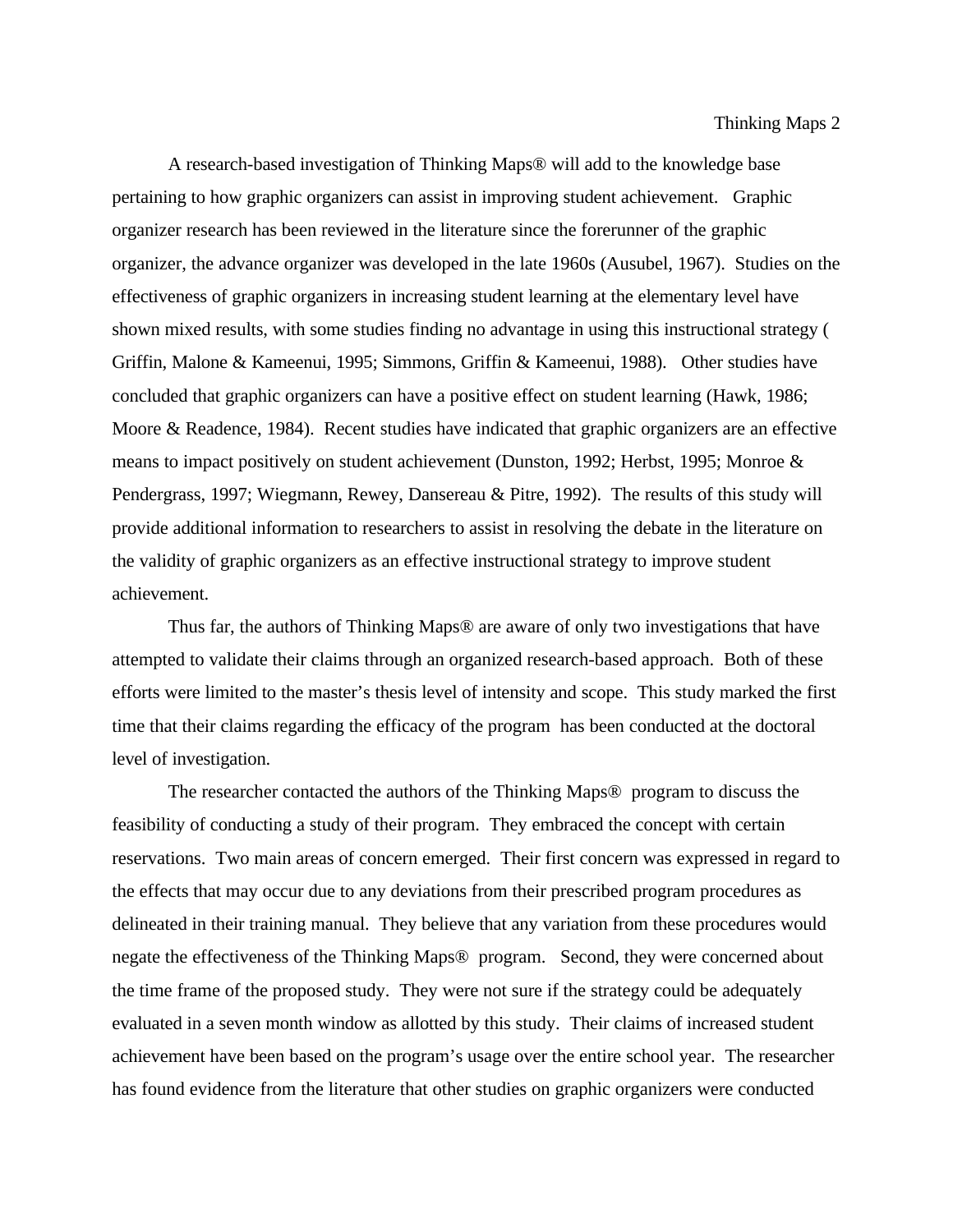over shorter durations than that proposed in this study (Boothby & Alvermann, 1984; Hawk, 1986). The authors presume that any deviation in their program in terms of length of program application may diminish the positive significance the Thinking Maps® program would have on student achievement.

The researcher is especially interested in the connection the authors make for Thinking Maps® to the brain-based research. This aspect will be addressed in the review of the literature. The linkage the authors make to the brain-based research in support of how their program raises student's achievement scores on standardized tests is based on the work of Hyerle (1996a).

The brain-based research literature maintains that by understanding how the brain works, educators will be able to redefine learning through a different manner of teaching. Sylwester (1997) states:

We are now confronting an explosion of new information about the workings of our brain that will profoundly affect educational policy and practice. Yet our profession, oriented as it is toward the social and behavioral sciences with only a limited understanding of biology and cognitive science, stands unready at the moment to take advantage of this learning revolution (p. 6).

In the preceding statement, Sylwester addresses the central focus of this study and provides the context for the significance the study will have for educators. He maintains that the gap between the research findings on the brain and the application of this information to the classroom will perplex those who hope to use the emerging field of brain-compatible learning to revolutionize the way educators approach instruction. What if teachers could rely on cognitive science to guide their practice like physicians rely on modern biology? Cognitive research on problem solving has revealed how we acquire and orchestrate knowledge and skills, gradually becoming more expert in the process, as we work in a subject area (Bruer, 1997). With the advances in neurological research, we do not have to adhere to Skinnerian models that explain everything we do through behavior alone (Wolfe, 1995).

However, this revolution of thinking about learning will present some key administrative issues that educators must confront in order to derive benefit from the abundance of research being conducted on the brain. New programs that promote their connection to the brain-based research are emerging to take advantage of the paradigmal shift in teaching and learning. The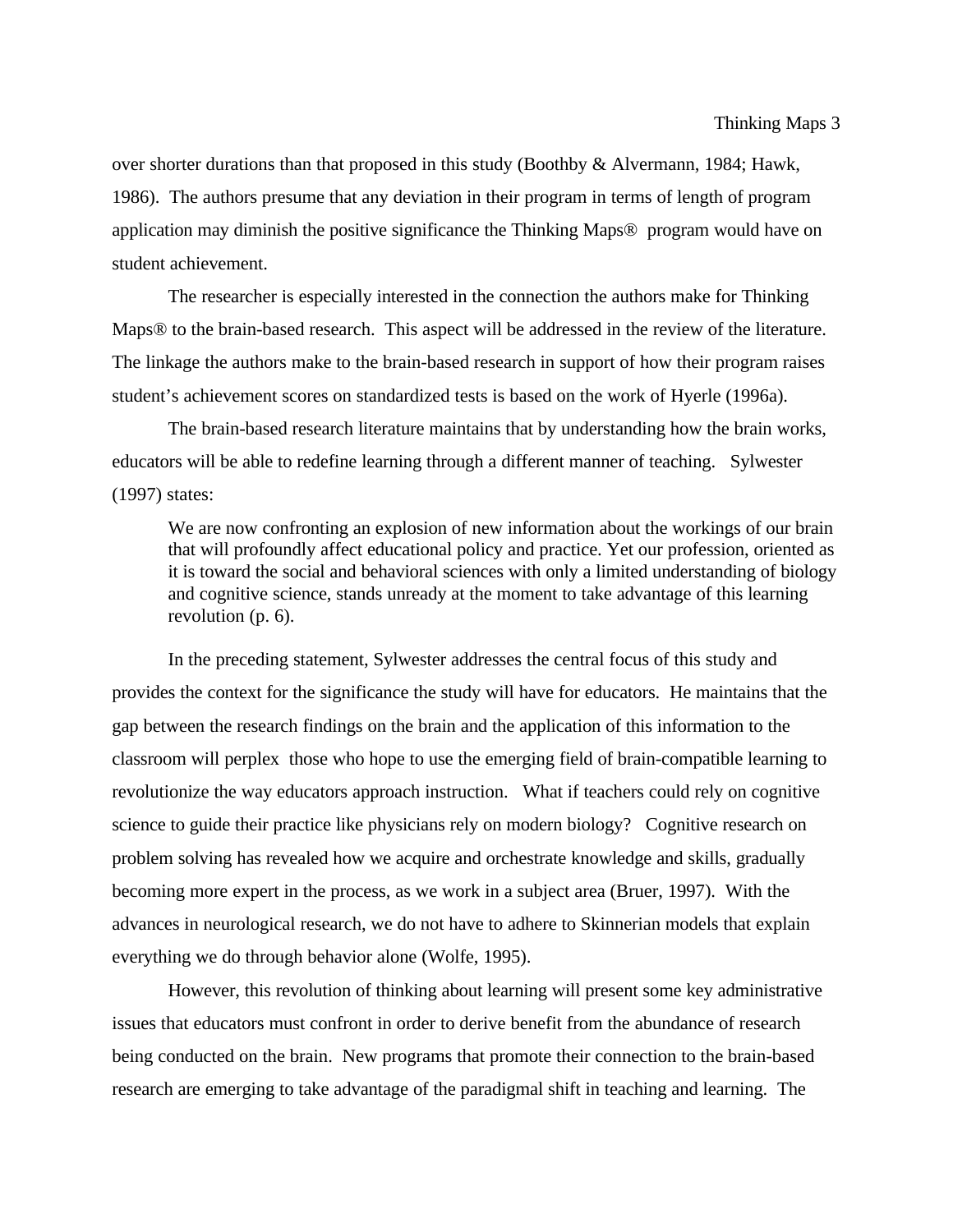subject of this proposed study, the Thinking Maps® program, purports to be derived from the recent findings in brain research (Implementation and Assessment Guide, 1997). The program's authors cite statistics to demonstrate the program's ability to improve student achievement, but they provide no accompanying data to allow for accurate evaluation of their claims (Hyerle, 1996b). No data exists to disaggregate how the program affects race, gender, or previous achievement level of students. Some studies in the literature involving graphic organizers deal with these variables (Stone, 1982; Herbst, 1995), but the authors of Thinking Maps® have not provided information on how their product impacts these domains. Therefore, this study will be designed to assist educators in evaluating the worth of programs like Thinking Maps®, which are increasing in popularity due to the educational communities interest in brain research.

#### Research Questions

The central research question the investigator seeks to answer is, do Thinking Maps® function to improve student achievement? The overall research question becomes, is there a difference between groups (fourth-grade students using Thinking Maps® instruction and fourthgrade students not using Thinking Maps® instruction) with regard to student achievement in math, language and reading, as measured by the Stanford Achievement Test? Under that umbrella, additional research questions will be formulated to address each of the independent variables, gender, race, and previous achievement level.

What is the effect of the use of Thinking Maps® in fourth-grade classrooms on gains in math, reading, and language as measured by the Stanford Achievement Test?

What is the effect of the use of Thinking Maps<sup>®</sup> on previous achievement (low, middle, high) in fourth-grade classrooms on gains in math, reading, and language as measured by the Stanford Achievement Test?

What is the effect of the use of Thinking Maps<sup>®</sup> with respect to race on gains in math, reading, and language as measured by the Stanford Achievement Test?

What is the effect of the use of Thinking Maps<sup>®</sup> with respect to gender on gains in math, reading, and language as measured by the Stanford Achievement Test?

What are the effects of the use of Thinking Maps® on the interactions between the level of previous achievement and race, level of previous achievement and treatment, level of previous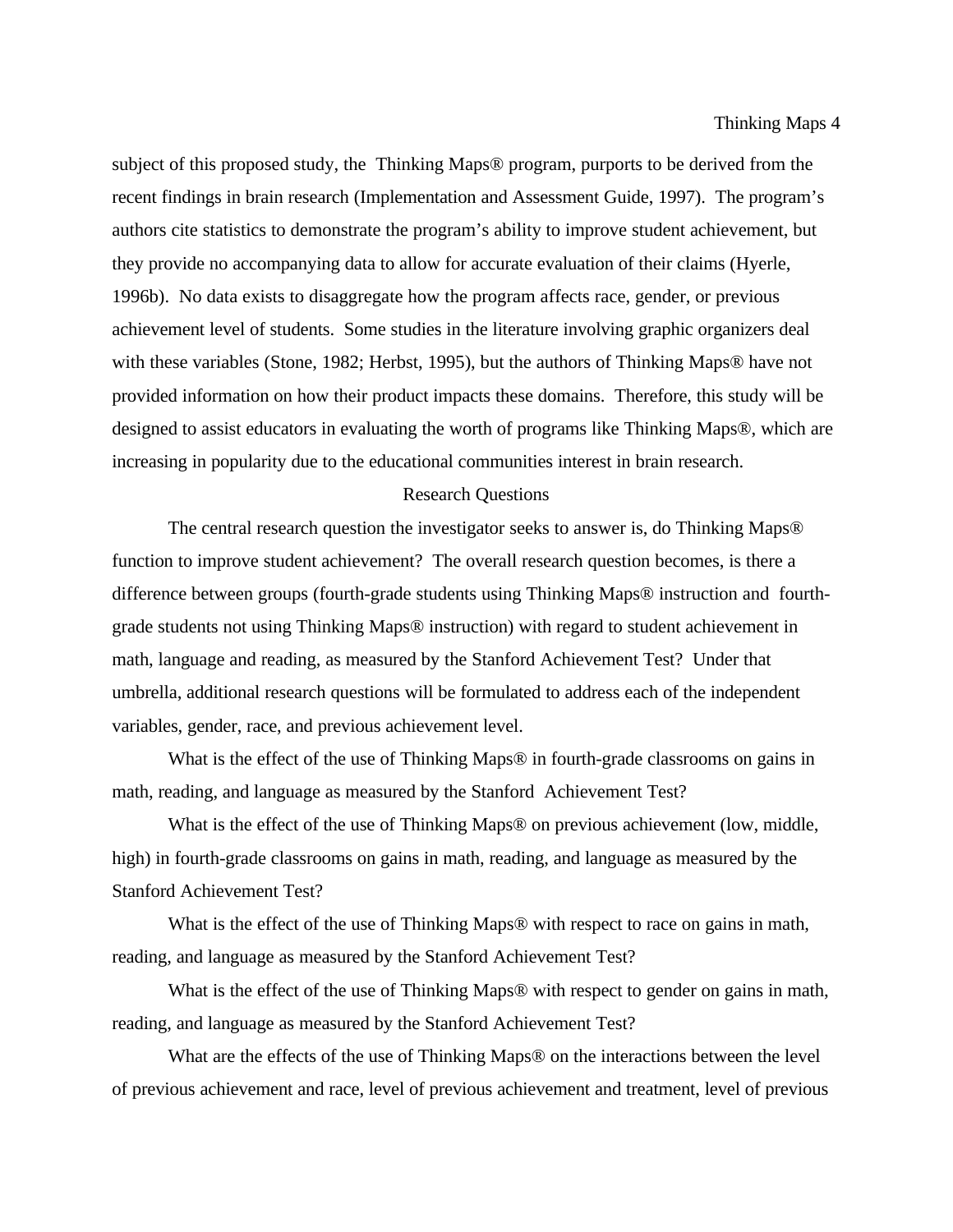achievement and gender, gender and treatment, gender and race, and treatment and race on gains in fourth-grade classrooms in math, reading, and language as measured by the Stanford Achievement Test?

### Definition of Terms

For the purposes of this study, the following terms are defined:

Advance Organizer - a specialized text passage introduced prior to the student's assignment of a reading lesson that includes information designed to assist the student in understanding the text to be read.

Graphic Organizer - (GO) a visual display of conceptual information designed to convey enhanced meaning or understanding of learned material.

Thinking Maps® - a systematic representation of a common language depicted by eight structured graphic organizers designed to enhance understanding of a concept or construct. Achievement - as measured by the mathematics, reading and language scaled scores on the Stanford Achievement Test (Ninth Edition), a standardized test of achievement, employing national norms, used to assist in various educational practices such as student placement. Visual argument - a process of transmitting ideas through a spatial arrangement of words, rather than through the written language.

### Limitations

The major limitation (Campbell  $&$  Stanley, 1963) of the study involved the small numbers in the samples and populations. Due to circumstances beyond the control of the researcher, additional teachers and students could not be included in the treatment group. This may pose a threat to the external validity of the study.

# Outline of the Document

Chapter One gives the reader an introduction to the purpose and significance of the study, with a brief explanation of the Thinking Maps<sup>®</sup> program. Chapter Two presents a review of the literature pertaining to the brain-based research to familiarize the reader with the context for understanding Thinking Maps® . In addition, an overview of the history of graphic organizers, the family of visual tools that led to the creation of Thinking Maps®, is presented. Along with this theme, an in-depth review of graphic-organizer research pertaining to the parameters of the